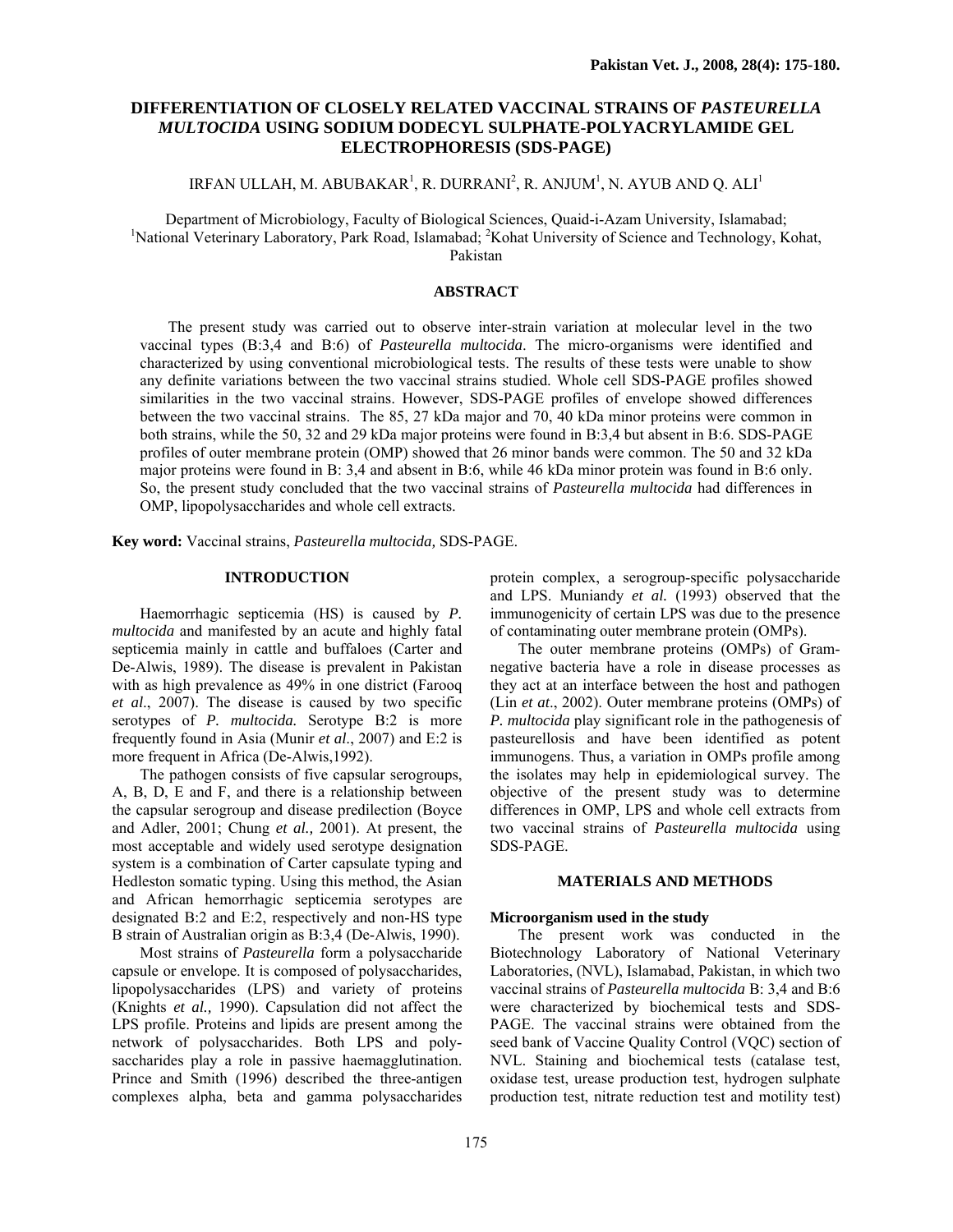were performed before further characterization. After obtaining pure cultures, analysis was done on SDS-PAGE for whole cells, envelope and OMPs.

### **Harvesting of culture**

*P. multocida* strains were harvested by centrifugation in 50 ml falcon tubes at 10,000 rpm and at 8ºC for 15 minutes. The pellet of each tube (total 12 tubes) was first suspended in 5 ml phosphate buffered saline (PBS), vortex (IKA, USA) and then transferred to two tubes and centrifuged again. The supernatant was discarded and the pellet was suspended in 20 ml PBS by vortex, shifted to one tube and again centrifuged. The supernatant was discarded and the pellets were suspended in 3 ml of distilled water by vortex and frozen at  $-20^{\circ}$ C.

The pellet was redissolved in distilled water and sonicated for 30 seconds stroke and 30 seconds cooling upto10 cycles. The amplitude was kept 100 at the cycle 1. The disruptions of the cells were done with the conical probe (3 mm width and 90 mm length).

### **Protein estimation by Lowry's method**

Proteins were estimated by Lowry's method, which was inexpensive and highly reproducible (Lowry *et al*., 1951). Whole-cell and envelope proteins could be calculated by Lowryُ's method so that the estimated amount was loaded into the wells of SDS-PAGE for better resolution.

### **Preparation of whole-cell for SDS-PAGE**

For the extraction of proteins, 2-3 colonies from thick growth of pure *P. multocida* were taken with the help of sterile loop and dipped in the ependorff tube (1.5 ml) containing 200 µl-distilled water. They were vortexed with the help of mixer thoroughly. After dissolving, the samples were sonicated (dr. Hielscher, type UP 400S).

### **Preparation of envelope**

The culture of *P. multocida* (3 ml) was centrifuged at 20,000 rpm for 30 minutes at 8°C. The pellet was resuspended in 20 mM Tris HCl buffer (pH 7.2) and again centrifuged at 20,000 rpm for 30 minutes at 8°C. The final pellet, rich in envelope, was resuspended in 20 mM Tris HCl buffer pH 7.2 and stored at -20˚C for use in SDS-PAGE.

# **Preparation of outer membrane protein (OMPs)**

The envelop prepared as above was resuspended for selective solubilization in 8 ml of  $0.5\%$  (w/v) N-Lauryl Sarcosine sodium salt/ Sarkosyl (Sigma) and incubated at room temperature for 30 minutes. After incubation, the contents were centrifuged at 35700 rpm for one hour at 8°C. The supernatant was discarded, pellet was dissolved in 5 ml of 20 mM Tris HCl buffer (pH 7.2) and centrifuged as above. The supernatant was

discarded again and final pellet, rich in outer membrane proteins (OMPs), was resuspended in 0.5 ml Tris HCl buffer pH  $7.2$  and stored at  $-20C'$  for further use in protein standardization and SDS-PAGE.

## **Sodium Dodecylsulphate-Polyacrylamide Gel Electrophoresis (SDS-PAGE)**

The electrophoresis was carried out using slab type SDS-PAGE Model (V20-CDC, UK) with 12% Poly-Acrylamide gel. A 12% running gel (1.5M Tris-HCl (Scharlau) pH 8.9, 10% SDS (Scharlau), 30% acryl amide + bisacrylamide (Merk) and 5% stacking gel (0.5 M Tris-HCl pH 6.9, 10% SDS, 30% acryl bis) were prepared and polymerized chemically by addition of 16.66  $\mu$ l N,N', N',N' tertamethylenediamine (Sigma) to the running gel solution and 15 µl to the stacking gel solution. A 250  $\mu$ l of 10% (w $\vee$ ) ammonium per sulphate (APS) (Sigma) was also added to the resolving gel and 112.5 µl to the stacking gel solutions (Laemmli, 1970).

A 50 µl of the heated sample was loaded into each well with micro syringe (ILS, Germany). The known molecular weight marker (SDS Marker 661 Ferment's) was also loaded  $(20 \text{ µ})$  along with the samples. The apparatus was connected with constant electric current (30mA) and the variable voltage till the bromophenol blue (BPB) reached the bottom of the plate.

## **Staining and destaining of Gel**

At the completion of electrophoresis, the gels were put into a container with staining solution containing 0.25% w\v Coomassie brilliant blue (CBR) R-250 dissolved in 50% (w\v) methanol (Scharlau),  $10\%$  (v\v) acetic acid (Merck, Germany) in double distilled water. Gels were left in the staining solution for overnight on slow shaking and destained in methanol, acetic acid, and water with shaking (IKA-VIBRAX type VXR, Germany) until the bands became visible above the background. Both staining and destaining steps were carried out while shaking.

### **Determination of molecular weight of proteins**

Molecular weights of whole cell, envelope and outer membrane proteins were analyzed by SDS-PAGE and determined by using a high molecular weight standard marker (Ferment's SDS SM0661). The molecular weight of marker was 10–200 kDa. The marker had 14 proteins and the distance traveled by these 14 proteins of the marker was measured. This marker included 50 kDa reference bands of a greater intensity. By taking the distance traveled by the bands of marker (in cm) along x-axis and molecular weight (in kDa) of the proteins present in the marker along yaxis, a standard curve was obtained. The distance covered by each of the band of the sample was calculated and with the help of standard curve, molecular weights of proteins present in the samples were estimated.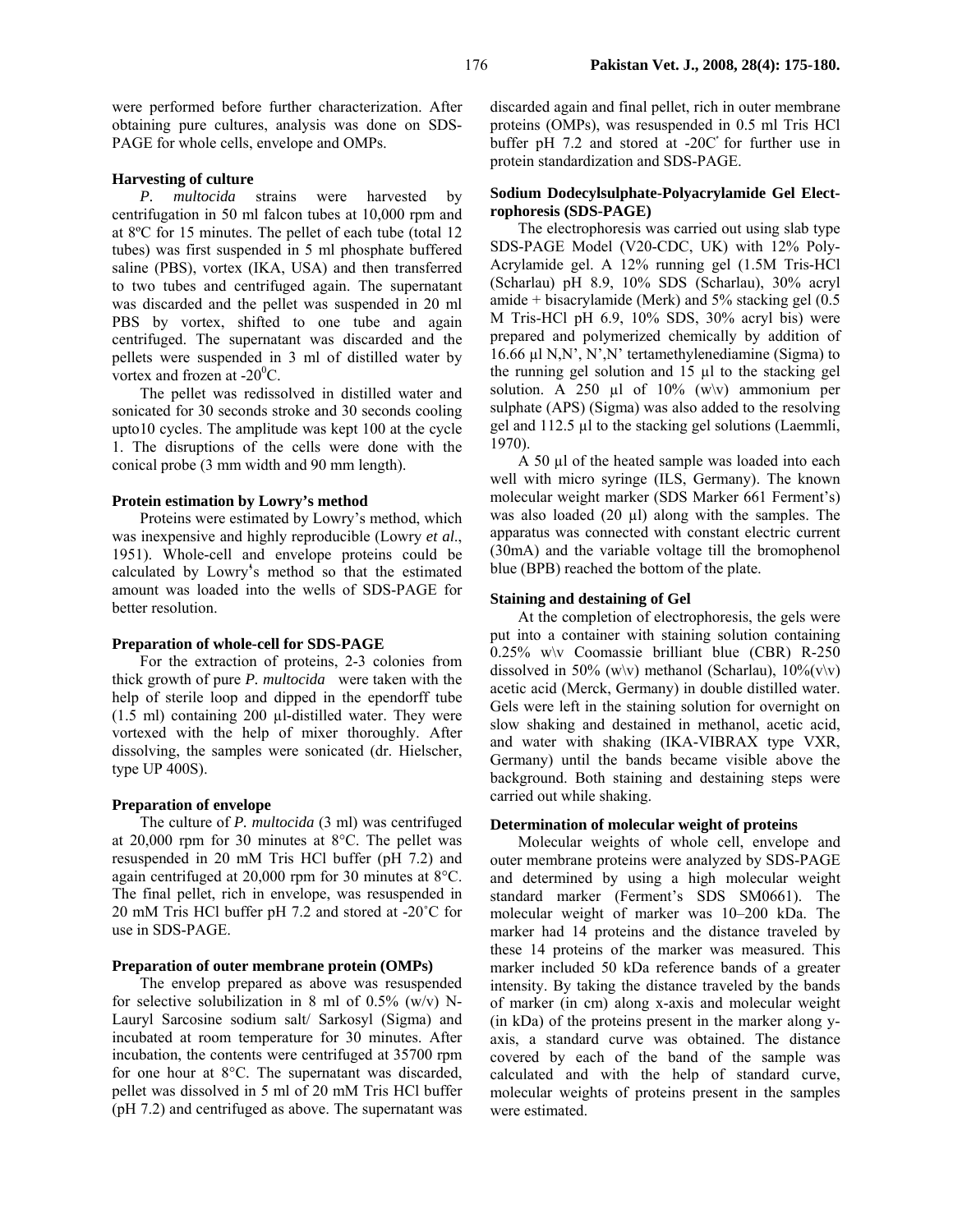### **RESULTS**

 The present study involved microbiological and molecular characterization of two vaccinal strains of *Pasteurella multocida,* namely B:6 and B:3,4. All the cultures showed luxuriant growth on blood agar having translucent grayish or yellowish green colonies. All the microorganisms studied showed whitish gray rough opaque colonies on brain heart infusion agar. The colonial diameter ranged from 1 to 3 mm, details of morphological observations and biochemical tests are given in Table 1.

#### **Whole-cells**

Comparative protein profiling was carried out for both vaccinal strains (B:6 and B:3,4), using SDS-PAGE. At least 12 protein bands of 150, 100, 70, 64, 54, 50, 41, 40, 36, 29, 26, and 16 kDa were observed in complex whole cell profile of the both strains (Fig. 1). It was evident from the whole cell profile that large numbers of bands were present.

### **Envelope**

When prepared envelope was analyzed on the SDS-PAGE, the 85, 70, 54 and 27 kDa major and 100, 46, 41, 36 kDa minors proteins were observed in B:6 strain and 100, 85, 50, 46, 36, 32, 29 and 27 kDa major

and 70, 54 and 41 kDa minor proteins were observed in B:3,4. Among these, 85 and 27 kDa, major proteins and 70 and 41 kDa minor proteins were common in both strains (Fig. 1). There were quantitative and qualitative differences such as 100, 46, and 36 kDa proteins were quantitatively more in B:3,4 but less in B:6. The 54 kDa major protein was quantitatively more in B:6 but less in B:3,4. The 50, 32 and 29 kDa major proteins were present in B:3,4 but absent in B:6. This shows that quantitatively and qualitatively, differences were present in B: 3,4 and in B:6, indicating differences within the strains of *P. multocida* (Fig. 1).

### **OMPs**

When OMPs were analyzed on SDS-PAGE, the 100, 85, 70, 54, 47, 41 and 36 kDa major and 29, 27 and 26 kDa minor bands could be observed in the B:6 and 50, 32, 29 and 27 kDa major and 85, 70, 54, 41, 36 and 26 kDa minor bands were present in B:3,4 (Fig. 1).

### **Protein estimation**

The result of the protein estimation of *P. multocida*  and their standard BSA curve is shown in Table 3. This standard curve was used to calculate the ODs of two strains. The OD of *Pasteurella multocida* strains B:3,4 and B:6 were checked and it was found that these strains had different OD values.

|  | Table 1: Results of morphological, microbiological and biochemical tests |  |
|--|--------------------------------------------------------------------------|--|
|  |                                                                          |  |

|                          | <b>Results</b>      |                    | <b>Remarks</b>                             |  |  |  |  |
|--------------------------|---------------------|--------------------|--------------------------------------------|--|--|--|--|
| <b>Test performed</b>    | <b>B:6</b><br>B:3,4 |                    |                                            |  |  |  |  |
| Colonial morphology      | Whitish grey        | Whitish grey rough | Both the micro-organisms showed whitish    |  |  |  |  |
|                          | rough opaque        | opaque             | grey rough opaque colonies                 |  |  |  |  |
| Colony diameter          | $2-3$ mm            | $1-2$ mm           | Colonial diameter ranged from 1-3 mm       |  |  |  |  |
| Mortality in mice        | $+ve$               | $+ve$              | All mice were killed                       |  |  |  |  |
| Growth on                | $-ve$               | $-ve$              | All isolates showed no growth on           |  |  |  |  |
| MacConkey agar           |                     |                    | MacConkey agar                             |  |  |  |  |
| Motility                 | $-ve$               | -ve                | Pasteurella multocida is non-motile        |  |  |  |  |
| Gram stain               | -ve                 | $-ve$              | Pink coccobacilli observed                 |  |  |  |  |
| Catalase production      | $+ve$               | $+ve$              | Vigorous bubbling observed with in 30 sec. |  |  |  |  |
| Haemolysis               | $-ve$               | $-ve$              | No haemolysis was found on blood agar      |  |  |  |  |
| $H_2S$ production        | $+ve$               | $+ve$              | Blackening of the media due to production  |  |  |  |  |
|                          |                     |                    | of $H_2S$                                  |  |  |  |  |
| Urease production        | $-ve$               | $-ve$              | No red-pink colony was observed            |  |  |  |  |
| Oxidase production       | $+ve$               | $+ve$              | Immediate change blue purple colour        |  |  |  |  |
|                          |                     |                    | observed                                   |  |  |  |  |
| Nitrate production       | $+ve$               | $+ve$              | Red colour observed                        |  |  |  |  |
| Indole test              | $+ve$               | $+ve$              | Pink ring observed                         |  |  |  |  |
| Citrate utilization test | $-ve$               | -ve                | No turbidity observed                      |  |  |  |  |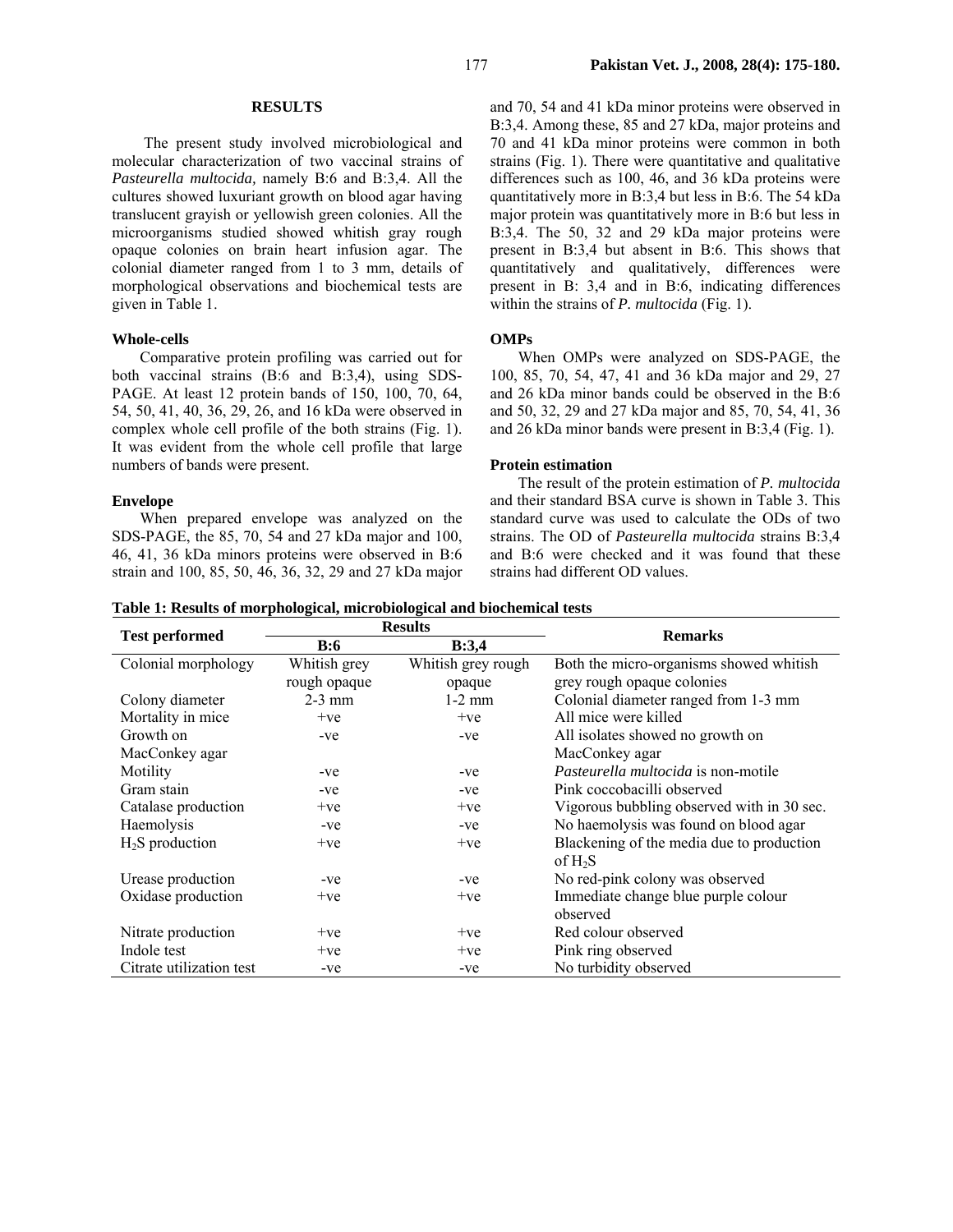

**Fig. 1: Protein profile of** *Pasteurella multocida* **: M = Molecular marker, Lane 1 = whole cell (B :3,4), Lane 2 = Envelope (B :6); Lane 3 = Envelope (B:3,4), Lane 4 = Outer membrane (B:6) and Lane 5 = Outer membrane (B:3,4)** 

## **DISCUSSION**

*Pasteurella multocida* is an aerobic, chemoorganotrophic organism. Two *P. multocida* strains used in the study were obtained from the seed bank of Vaccine Quality Control (VQC) section of NVL. The colony morphology was best studied on common laboratory media such as nutrient agar and brain heart infusion agar. Special media such as casein-sucroseyeast supported abundant growth. The optimum growth temperature was 37°C after 18-24 hours culture. Similar results have been reported by Shigidi and Mustafa (1979), Arawwawela *et al.* (1981) and Wijewardana *et al. (*1986).

The techniques in molecular biology have significantly increased understanding of the epidemiology of *Pasteurella* diseases such as SDS-PAGE have shown to establish the unique properties of the bacterial proteins (Johnson *et al.,* 1991). When SDS-PAGE (Sodium dodecyl polyacrylamide gel electrophresis) was used to observe the inter-strain variation of the two strains studied in the whole cells preparations, complex profiles were obtained. There were some bands present in B:3,4 and in B:6 which could not differentiate the B:3,4 from B:6. Both the strains had a major proteins band of 36 kDa. The presence of this major protein of similar molecular weight or approximately calculated weights with the little variation in our study (36 kDa) is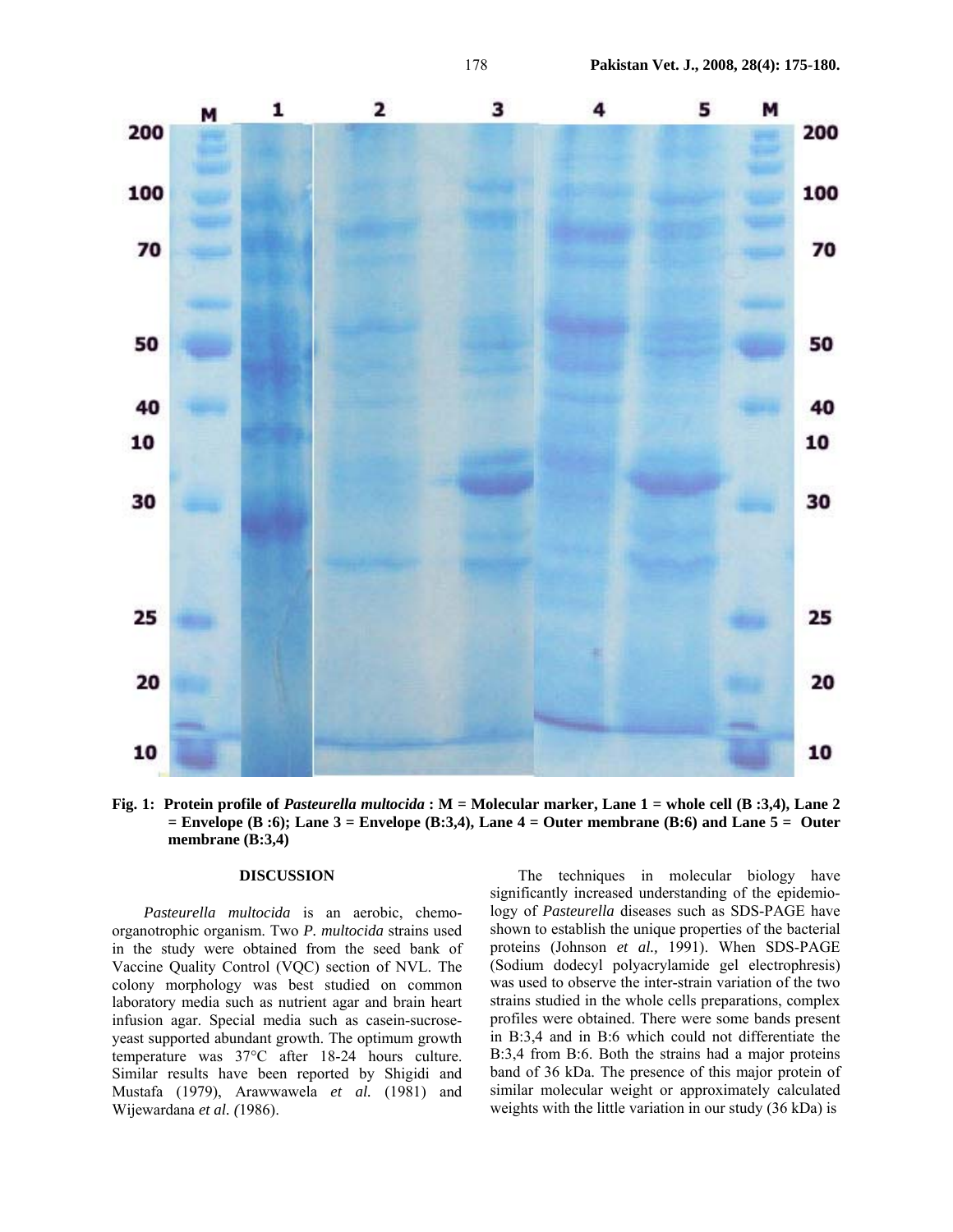| Sr. | <b>Major</b> protein<br><b>Minor</b> protein |        | Whole cell                |                | <b>Envelop</b>            |                | <b>OMPs</b>               |                |
|-----|----------------------------------------------|--------|---------------------------|----------------|---------------------------|----------------|---------------------------|----------------|
| No. | (kDa)                                        | (kDa)  | B:6                       | B:3,4          | B:6                       | B:3,4          | B:6                       | B:3,4          |
| 1.  | 150                                          |        | $\checkmark$              | $\checkmark$   | $\pmb{\times}$            | $\pmb{\times}$ | $\boldsymbol{\mathsf{x}}$ | x              |
| 2.  | 100                                          |        | $\checkmark$              | $\checkmark$   | $\pmb{\times}$            | $\checkmark$   | $\checkmark$              | $\checkmark$   |
| 3.  |                                              | 100    | $\pmb{\times}$            | $\pmb{\times}$ | $\checkmark$              | $\pmb{\times}$ | $\pmb{\times}$            | x              |
| 4.  | 85                                           |        | $\pmb{\times}$            | $\pmb{\times}$ | $\checkmark$              | $\checkmark$   | $\checkmark$              | $\pmb{\times}$ |
| 5.  | $\overline{\phantom{a}}$                     | 85     | $\pmb{\times}$            | $\pmb{\times}$ | $\boldsymbol{\mathsf{x}}$ | x              | $\pmb{\times}$            | $\checkmark$   |
| 6.  | 70                                           |        | $\checkmark$              | $\checkmark$   | $\checkmark$              | $\pmb{\times}$ | $\checkmark$              | x              |
| 7.  |                                              | $70\,$ | $\pmb{\times}$            | $\pmb{\times}$ | $\pmb{\times}$            | $\checkmark$   | $\pmb{\times}$            | $\checkmark$   |
| 8.  | 64                                           |        | $\checkmark$              | $\checkmark$   | $\pmb{\times}$            | x              | $\pmb{\times}$            | x              |
| 9.  | 54                                           |        | $\checkmark$              | $\checkmark$   | $\checkmark$              | x              | $\checkmark$              | ×              |
| 10. |                                              | 54     | $\pmb{\times}$            | ×              | $\pmb{\times}$            | $\checkmark$   | x                         | $\checkmark$   |
| 11. | 50                                           |        | $\checkmark$              | $\checkmark$   | $\pmb{\times}$            | $\checkmark$   | $\pmb{\times}$            | $\checkmark$   |
| 12. | 46                                           |        | $\pmb{\times}$            | ×              | $\pmb{\times}$            | $\checkmark$   | $\checkmark$              | ×              |
| 13. |                                              | 46     | $\pmb{\times}$            | $\pmb{\times}$ | $\checkmark$              | $\pmb{\times}$ | $\pmb{\times}$            | ×              |
| 14. | 41                                           |        | $\checkmark$              | $\checkmark$   | $\pmb{\times}$            | $\pmb{\times}$ | $\checkmark$              | x              |
| 15. |                                              | 41     | $\pmb{\times}$            | $\pmb{\times}$ | $\checkmark$              | $\checkmark$   | $\pmb{\times}$            | $\checkmark$   |
| 16. | 40                                           |        | $\checkmark$              | $\checkmark$   | $\pmb{\times}$            | x              | $\pmb{\times}$            | $\pmb{\times}$ |
| 17. | 36                                           |        | $\checkmark$              | $\checkmark$   | $\pmb{\times}$            | $\checkmark$   | $\checkmark$              | ×              |
| 18. |                                              | 36     | $\pmb{\times}$            | $\pmb{\times}$ | $\checkmark$              | x              | $\pmb{\times}$            | $\checkmark$   |
| 19. | 32                                           |        | $\pmb{\times}$            | ×              | x                         | $\checkmark$   | $\pmb{\times}$            | ✓              |
| 20. | 29                                           |        | $\checkmark$              | $\checkmark$   | $\pmb{\times}$            | $\checkmark$   | $\pmb{\times}$            | ✓              |
| 21. |                                              | 29     | $\boldsymbol{\mathsf{x}}$ | $\pmb{\times}$ | $\pmb{\times}$            | $\pmb{\times}$ | $\checkmark$              | x              |
| 22. | 27                                           |        | $\checkmark$              | $\checkmark$   | $\checkmark$              | $\checkmark$   | $\pmb{\times}$            | ✓              |
| 23. |                                              | 27     | $\pmb{\times}$            | $\pmb{\times}$ | $\boldsymbol{\mathsf{x}}$ | $\pmb{\times}$ | $\checkmark$              | x              |
| 24. |                                              | 26     | $\pmb{\times}$            | ×              | $\checkmark$              | $\checkmark$   | $\checkmark$              | ✓              |
| 25. | 16                                           |        | $\checkmark$              | $\checkmark$   | $\pmb{\times}$            | x              | $\pmb{\times}$            | ×              |

**Table 2: SDS-PAGE results of the microorganisms** 

Note: Major and minor proteins refer to density of bands in the gel.

consistence with the earlier studies by Johnson *et al.*  (1991) and Rimler (1996). In general, the eletrophoretic profiles of whole cells preparations appeared to be homogeneous, regardless of animal species from which they were originally obtained. The 85, 46, 32 and 26 kDa proteins were present in envelope and OMPs but were not found in whole cell indicating that it might be masked in whole cell complex profile.

The envelope profile of vaccinal strains showed differences in proteins of which 85 and 27 kDa major proteins were common in both strains while the 50, 32

**Table 3: Optical density at 750nm of the standards used for protein estimation** 

| asea for protein estimation          |                             |  |
|--------------------------------------|-----------------------------|--|
| Standard dilution (%)                | <b>Optical density (OD)</b> |  |
| 1.00                                 | 1.35                        |  |
| 0.75                                 | 1.182                       |  |
| 0.50                                 | 0.935                       |  |
| 0.25                                 | 0.524                       |  |
| 0.125                                | 0.264                       |  |
| 0.0625                               | 0.111                       |  |
| 0.03                                 | 0.006                       |  |
| <i>Pasteurella multocida strains</i> |                             |  |
| B: 3,4                               | 1.624                       |  |
| B:6                                  | 1.594                       |  |

and 29 kDa major proteins were present in B:3,4 but absent in B:6. Similar differences have been shown by Knights *et al.* (1990) in *P. multocida* serotypes on the basis of polypeptide profiles.

Differences were also seen between B:3,4 and B:6 when OMPs of strains were analyzed by SDS - PAGE. Quantitative and qualitative differences were present in both strains. This showed that quantitatively and qualitatively differences were present in B:3,4 and in B:6, indicating differences in strains of *P. multocida*. Truscott and Hirsh (1988) demonstrated an outer membrane protein with antiphagocytic activity from *Pasteurella multocida* of avian origin, and concluded that 50 KDa protein band was common in whole cell and OMPs of *P. multocida*.

The selected surface molecule for the study in this case was OMPs whose analysis was extremely useful with major differences between strains as analysed by SDS-PAGE. Therefore, it is proposed that this study may be repeated with larger number of *P. multocida*  strains, isolates or serotypes to gain more insight into the structural and functional relationship and epidemiology of the diseases, ultimately leading to the better control of the this most important economic disease of cattle in this country. So, the present study concluded that the two vaccinal strains of *Pasteurella*